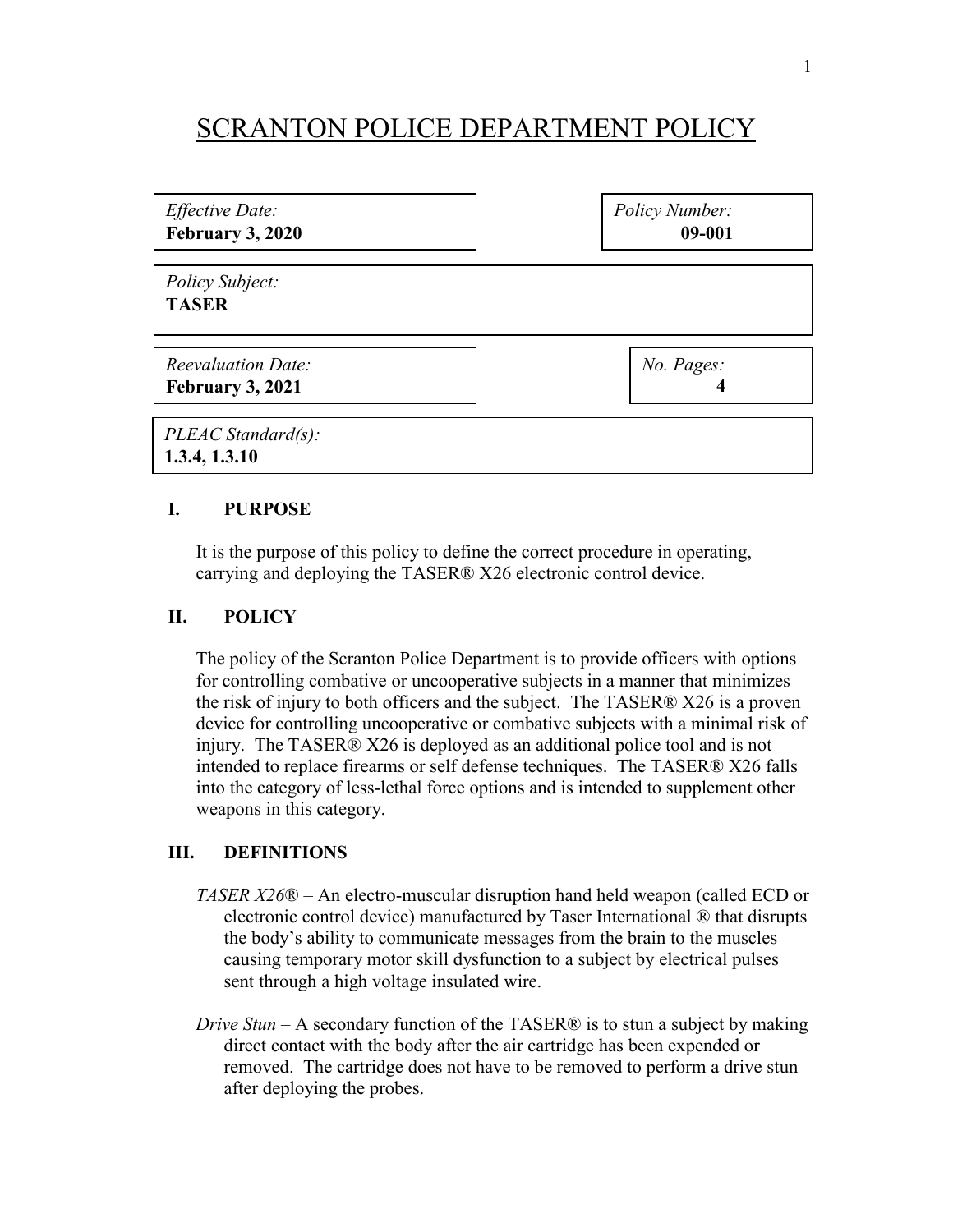*Cartridge* – A replaceable cartridge for the TASER® which uses compressed nitrogen to fire two barbed probes on thin connecting wires sending a high voltage/low current signal into a subject.

# **IV. PROCEDURES**

- A. Use of the TASER®
	- 1. The TASER® *may be* used when a subject is displaying, active, aggressive or aggravated aggressive resistance to an officer attempting to conduct legal law enforcement activities, pursuant to Policy 10-002 Use of Force.
	- 2. The TASER® *may not* be used:
		- a. When the officer knows a subject has come in contact with flammable liquids or is in a flammable atmosphere.
		- b. Punitively, for purpose of coercion, or in an unjustified manner.
		- c. When a prisoner is compliant.
		- d. To jab individuals.
		- e. To awaken unconscious or intoxicated individuals.
		- f. When a subject is visibly pregnant, unless deadly force is the only other option.
		- g. The Taser may not be deployed to stop a suspect for mere flight from apprehension, unless the circumstances meet the requirements for the escalation of use of force under the Policy 10-002 Use of Force. Also see section (D4) of this policy.
	- 3. Although it may be unavoidable, care must be taken to prevent further injury from a fall to the best of the officer's ability and surroundings.
	- 4. Officers are responsible for ensuring the device is fully operational at all times. If the unit is not functioning correctly, the Training Unit or certified TASER® instructor will be notified as soon as possible. Officers will conduct a spark check at the beginning of each shift to ensure the TASER® will function properly. This check will be conducted out of public view. This is conducted by removing the cartridge to more than two feet away from the unit, activating the TASER® and viewing the arcing spark.
	- 5. The TASER® has the ability to ignite flammable liquids or gases. Care must be taken to ensure there is not threat of such in the situation, and the person has not been sprayed with a flammable pepper spray or similar device.
- B. Equipment and duty carry
	- 1. Officers will only be authorized to carry department approved TASER® equipment. Routine inspections for damage and cleanliness will be conducted in accordance with department protocols. Batteries and cartridges will be inspected by the officer prior to each shift. A reading of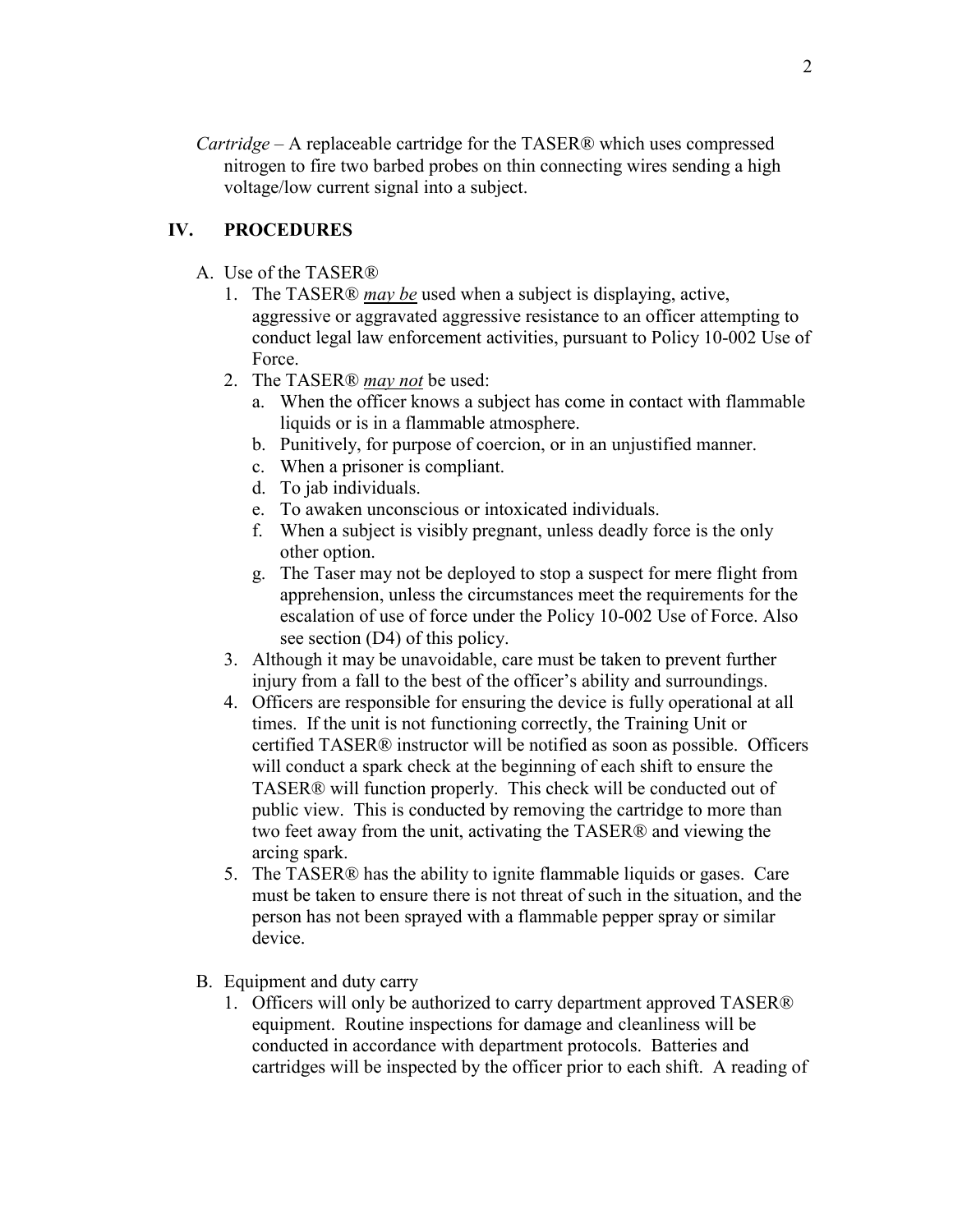20% or less will require that the Training Unit be notified of a low battery status.

- 2. Taser batteries shall not be removed or changed by any officers other than Taser certified instructors within the Scranton Police Department.
- 3. TASER®s will not be stored off duty in a vehicle **and never without the battery pack.**
- 4. Officers shall carry the TASER in the department approved holster **ON THE OPPOSITE SIDE (WEAK SIDE) FROM THE DUTY WEAPON (cross draw).**
- 5. Department members are not authorized to draw or display the TASER® in view of the public except for training, unless the circumstances create reasonable belief that it may be necessary to use it.
- 6. Officers authorized to carry the TASER® X26 on duty shall successfully complete a department certification program in accordance to department protocols which include a written and practical exam and exposure to the device. Annual re-certification is required for all officers carrying the TASER® X26.
- C. Deploying the TASER®
	- 1. Officers shall deploy the TASER® according to the training guidelines received in certification from the Scranton Police Department Training Unit.
	- 2. Officers shall, when capable, attempt to avoid deploying TASER® probes into sensitive areas of the body, including the head, face, neck, groin and female breast area. Optimal area of deployment is center mass, particularly the back of the subject due to the clothing normally being tighter to the body in that area.
	- 3. Activated TASER® units are to be placed on "safe" if a K9 is deployed. Once the K9 is engaged in the biting of a suspect, the TASER® will not be used.
	- 4. In Graham vs. Conner courts consider three specific factors in the use of force. These factors shall be used when determining whether deployment of the TASER is an appropriate level of force for a fleeing suspect.
		- a. How serious was the offense that the officer suspected the suspect had engaged in at the time the officer decided to use force? The more serious the offense the greater the need for apprehension, thus the greater the level of force may be used.
		- b. Did the suspect pose a threat to the officer or any other person present?
		- c. Was the suspect actively resisting or attempting to evade arrest by flight?
- D. Post Deployment
	- 1. The subject will be handcuffed (double locked) as soon as practical after deployment.